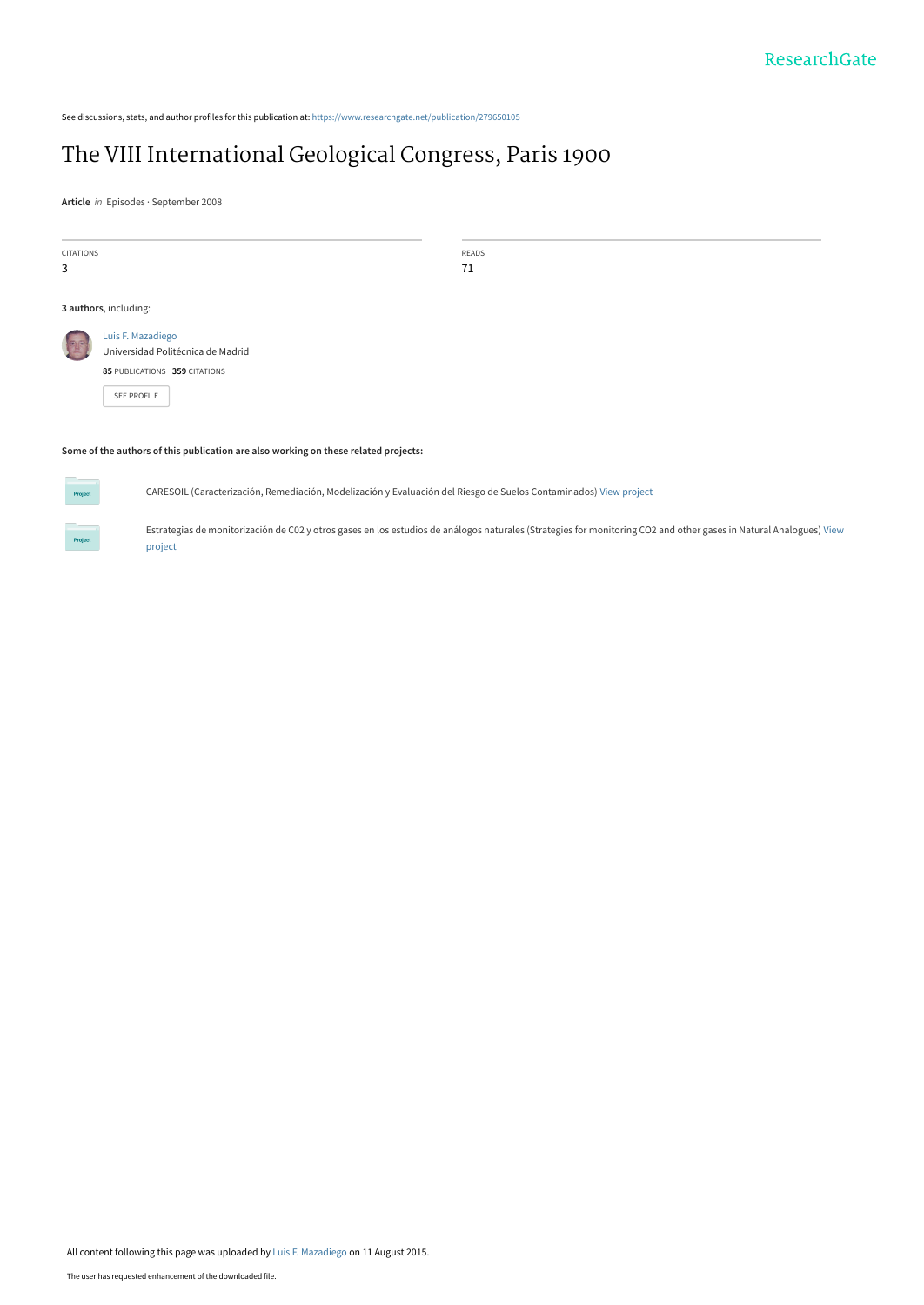# **The VIII International Geological Congress, Paris 1900**

Escuela Técnica Superior de Ingenieros de Minas-Universidad Politécnica de Madrid. *E-mail: octavio.puche@upm.es, luisfelipe.mazadiego@upm.es, and p.kindelan@upm.es*

*France wanted to be the world centre of science and culture at the time of the Universal World Exhibition in 1900 and therefore welcomed several international congresses to Paris that year, including the VIII International Geological Congress. Some of the participants and organisers of this meeting are described and the participants and contributions are analysed by country. Topics in physical geography, tectonics and mineral deposits attracted particular attention. The main Congress themes are described and details of the numerous field excursions are also provided. No major scientific advances occurred as a result of the Congress but it provided the opportunity for valuable exchanges of information and ideas and impetus to several fields.*



*Figure 1 VIII International Geological Congress logo, Paris, 1900.*

### **Introduction**

The first International Geological Congress (IGC) was held in Paris in 1878, chaired by Edmond Hébert (1812–1890), the first professor of geology at Sorbonne University. Since then, these gatherings have been held, at three- or four-year intervals, in various countries round the world. The early congresses mainly sought to establish a common geological terminology and chronostratigraphical divisions, unify cartography, make

known new findings, and discuss controversial issues as they arose. The Latin motto for the conferences in fact suggested these goals: '*mente et malleo*' ('with mind and hammer').

In 1900, the Congress returned to its city of origin, Paris. The previous meeting had been held in St Petersburg (Russia) in 1897, chaired by the petrologist Alexander Petrovich Karpinsky (1846–1936), and it was decided that the next 'encounter' would take place in the French capital (Anon., 1899).

The French geologists set up an organizing committee, which, at its opening meeting, filled the executive posts and drew up a list of potentially suitable candidates for the effective development of the Congress. The committee was formed by sixty eminent geoscientists, who laid the foundations for the organization of the meeting (i.e. place, dates, permanent exhibitions, excursions, and so on), holding meetings on 11 January, 23 February and 13 April, 1898. Then, in 1899, the first circular was issued, including all this information. Although most of the leading French geologists were appointed to the committee, a few were omitted, such as Joseph Blayac and Louis Gentil (1868–1925), compilers of the Algerian geological map (1900), Léon Pervinquière, Alfred Dereims. The latter did not attend the Congress since he was exploring in West Africa at the time (cf. Gómez Alba, 1992).

On Thursday 16 August 1900, at 4 p.m., the formal opening session of the Eighth International Geology Congress took place in



*Figure 2 Albert Gaudry.*



the Conference Palace of the Paris Universal Exhibition in Place de l'Alma. The ceremony was led by the Conference Chair, Albert Gaudry (1827–1908). He was a palaeontologist and professor at the Natural History Museum and had been Vice-Chairman of the first International Geology Congress (Ellenberger, 1970) (Figure 2). The Congress Secretary was the naturalist and former President of the *Société Géologique de France*, Charles Barrois (1851–1939) (Figure 3). Two distinguished vice-presidents collaborated with them: Auguste Michel-Lévy (1844–1911), a renowned petrologist and chair of the French Geological Map Commission (Figure 4), and Marcel Bertrand (1847–1907), a tectonicist and Professor at the *École des Mines* in Paris (Figure 5). Others who participated in the organization were, for example, the sedimentologist and stratigrapher Lucien Cayeux (1864–1944), a disciple of Jules Gosselet in Lille, petrologist and head of geology at the *École des Mines* from 1907, Armand Thévenin (1870–

*Figure 3 Charles Barrois.*

1818), a well-known palaeontologist at the Natural History Museum, and Philippe Thomas (1843–1910) who had served in the army and discovered phosphate deposits in North Africa and at that time was director of graphic work for the French Geological Map Commission. The Treasurer was Léon Carez, editor of *Annuaire de géologie* and an authority on Pyrenees geology.

Gaudry and Barrois had worked outside France on several occasions and had contacts with other foreign geologists, and as Thévenin pointed out in Gaudry's obituary: "[h]e had the good fortune to chair the International Geological Conference held in Paris (1900) and feel the friendliness of geologists from other parts of the world, which had over a long time, grown out of the great courtesy always extended to him in his trips around Europe and America" (Thévenin, 1910).





*Figure 4 Auguste Michel-Lévy. Figure 5 Marcel Bertrand.*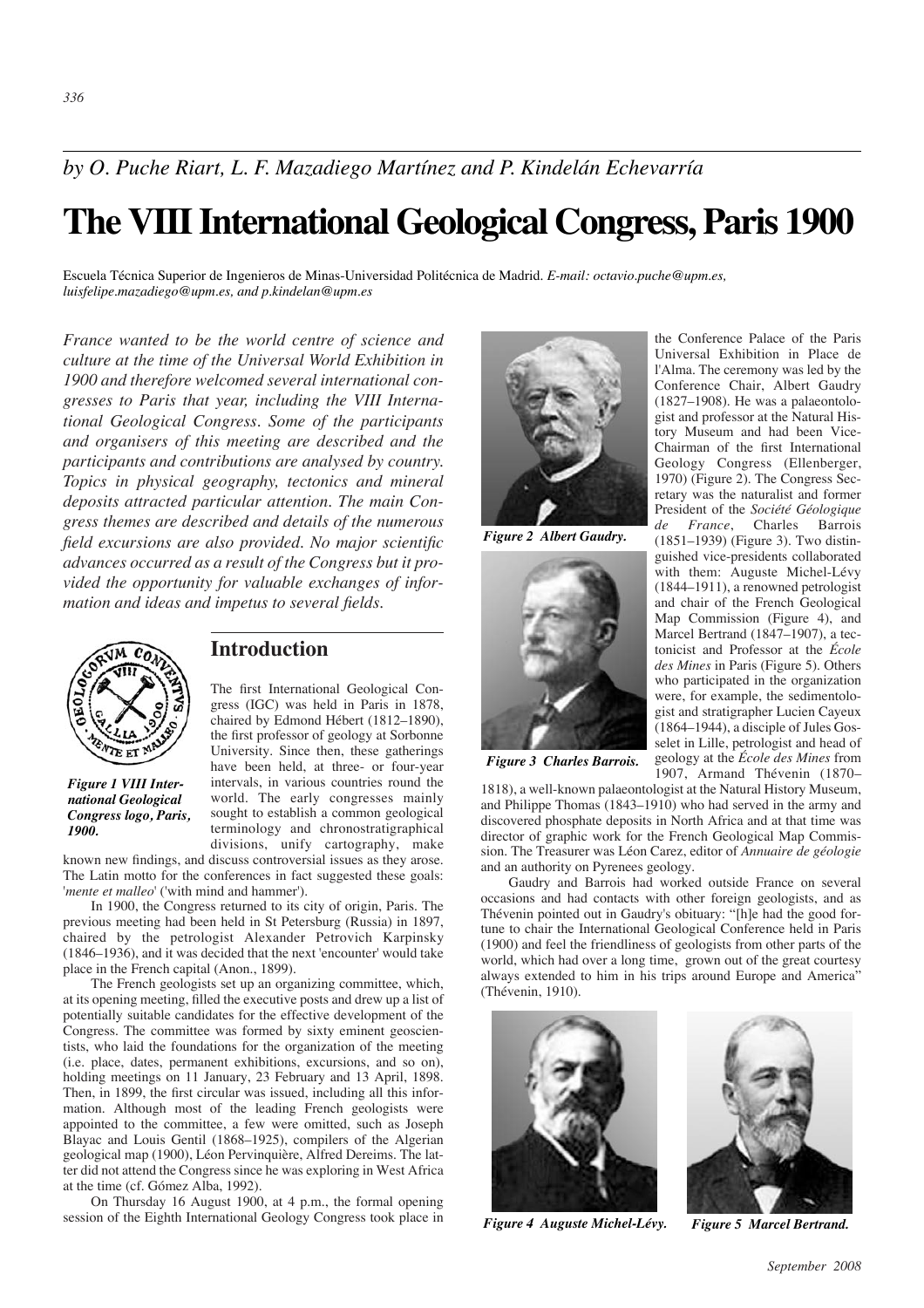

*Figure 6 Paris Universal Exhibition, Electricity Palace.*



*Figure 7 Paris Universal Exhibition, Alexander III Bridge.*

The Paris Universal Exhibition had been opened on 14 April 1900. Electricity was undoubtedly the main star of this event, with the exhibition being lit by 12,000 bulbs. Other attractions were a reproduction of the Trans-Siberian Railway, simulating a trip from Peking to Moscow; the cinéorama with its circular screen and ten simultaneous projectors (but which soon had to be closed because of the risk of fire); the *mareorama*, simulating a trip through the Mediterranean, etc. These attractions were exhibited in a series of buildings in the *art noveau* style (Figures 6 and 7).

The Universal Exhibition coincided with a series of other events, such as the Second Olympic Games, where Pierre Frédy, Baron of Coubertain (1863–1937), a man of French origin, intervened to make the sporting event take place in Paris at the same time as the Exhibition. Other congresses were also held: for example, the Metallurgical Mining International Congress (18–23 June), the XIII International Medicine Congress (29 August), the Second International Mathematical Congress (6–12 August), the International Electricity Congress (18–25, August), the International Congress of



*Figure 8 Albert de Lapparent, President of the Société Géologique de France.*



*Figure 9 Léon August Janet.*

Anthropology and Prehistoric Archaeology (18–25 August), the V Congress of the Second International (1889–1916), at which the International Socialist Bureau was founded, and so on and so forth. As the mining engineer Albert Auguste Cochon de Lapparent (1839–1908), President of the Société Géologique de France (Figure 8), rightly affirmed: "It was just impossible that the 1900 Exhibition and the International Geological Congress were not a manifestation of the same spirit" (Anon., 1901). The Geological Congress members had free access to the Exhibition.

The *Société Géologique de France*, which had participated in all the preparations for the Congress, had reached its seventieth anniversary and it was decided to commemorate this by holding a special meeting to coincide with the Congress. A previous special meeting had been celebrated in 1867, chaired by the Belgian geologist Jean Baptiste Julien d'Omalius d'Halloy (1783–1875), to coincide with the Universal Exhibition that year. There was a festive atmosphere in the special session of 1900, which included:

- 1. A reception offered to the Congress members in the Society's new premises (*L'Hôtel des Sociétés Savantes*) on the same day as the Congress opening. There was electricity to illuminate the event and the flags of the countries represented by those attending the Congress were raised, flanked by the French flag. The reception opened with a speech by the Society's President; and beverages were served.
- 2. Field trips were organized by the Congress to the environs of Paris, additional to those planned by the Congress's organizing committee to various places in France. The Society's excursions were led by the mineralogist and former President, Gustave Dollfus (1850–1931) and the mining engineer Léon August Janet (1861–1909), who was the Society's Vice-President and Treasurer at that time (Figure 9).

In the course of his address at the reception, de Lapparent said that the Society's greatest adornment was Albert Gaudry, who had been its President on three occasions. De Lapparent underscored the relationship between the Congress and the *Société Géologique de France,* referring to the close links between the two bodies (Anon., 1901). At that time, the Society had 520 members (Gaudant, 2007), a large number of whom participated in the Paris Congress (1900).

At the Society's meeting after the Congress on 5 November 1900, Gaudry thanked the Society for its support and stated that there

|                             | MEMBRES<br><b>INSCRITS</b> | MEMBRES<br><b>PRÉSENTS</b> |
|-----------------------------|----------------------------|----------------------------|
| Algérie-Tunisie             | 8                          | 4                          |
| Allemagne.                  | 12 <sup>′</sup>            | 80                         |
| Alsace-Lorraine             | 14                         | 4                          |
| Argentine (République)      | $\overline{\mathbf{z}}$    |                            |
| Australie                   | 3                          | $\overline{\mathbf{a}}$    |
| Autriche-Hongrie            | 45                         | 33                         |
| Belgique.                   | 38                         | 23                         |
| Brésil.                     | $\mathbf{r}$               | $\Omega$                   |
| Bulgarie.                   |                            |                            |
| Canada                      | 12                         | 5                          |
| Colombie (Amérique du Sud)  | 1                          | $\Omega$                   |
| Danemarck                   | $\mathbf{a}$               | $\mathbf{a}$               |
| Egypte $\ldots$             | 4                          | 1                          |
| Espagne.                    | 6                          | $\mathbf{r}$               |
| États-Unis d'Amérique.      | 69                         | $\mathbf{a}$               |
| France                      | 470                        | 167                        |
| Grande-Bretagne.            | 45                         | 17                         |
|                             | 43                         | 22                         |
| <b>Japon</b> ,              | 4                          | 4                          |
| Luxembourg (Grand Duché de) |                            | 0                          |
| Mexique.                    | $\overline{\mathbf{3}}$    | 3                          |
| Monaco (Principauté de).    |                            | $\mathbf{o}$               |
| Norwège                     | 5                          | 5                          |
| Pays-Bas                    | 6                          | 5                          |
| Portugal.                   |                            | $\mathbf{r}$               |
| République Sud-Africaine.   |                            | $\Omega$                   |
| Roumanie                    | 13                         | $\Omega$                   |
| Russie.                     | 63                         | 36                         |
| Serbie.                     | $\overline{\mathbf{a}}$    |                            |
| Suede.                      | 4                          | 3                          |
| Suisse                      | $\overline{21}$            |                            |
| $Totalux.$ .                | 1.016                      | 661                        |

*Figure 10 Countries represented at the Congress.*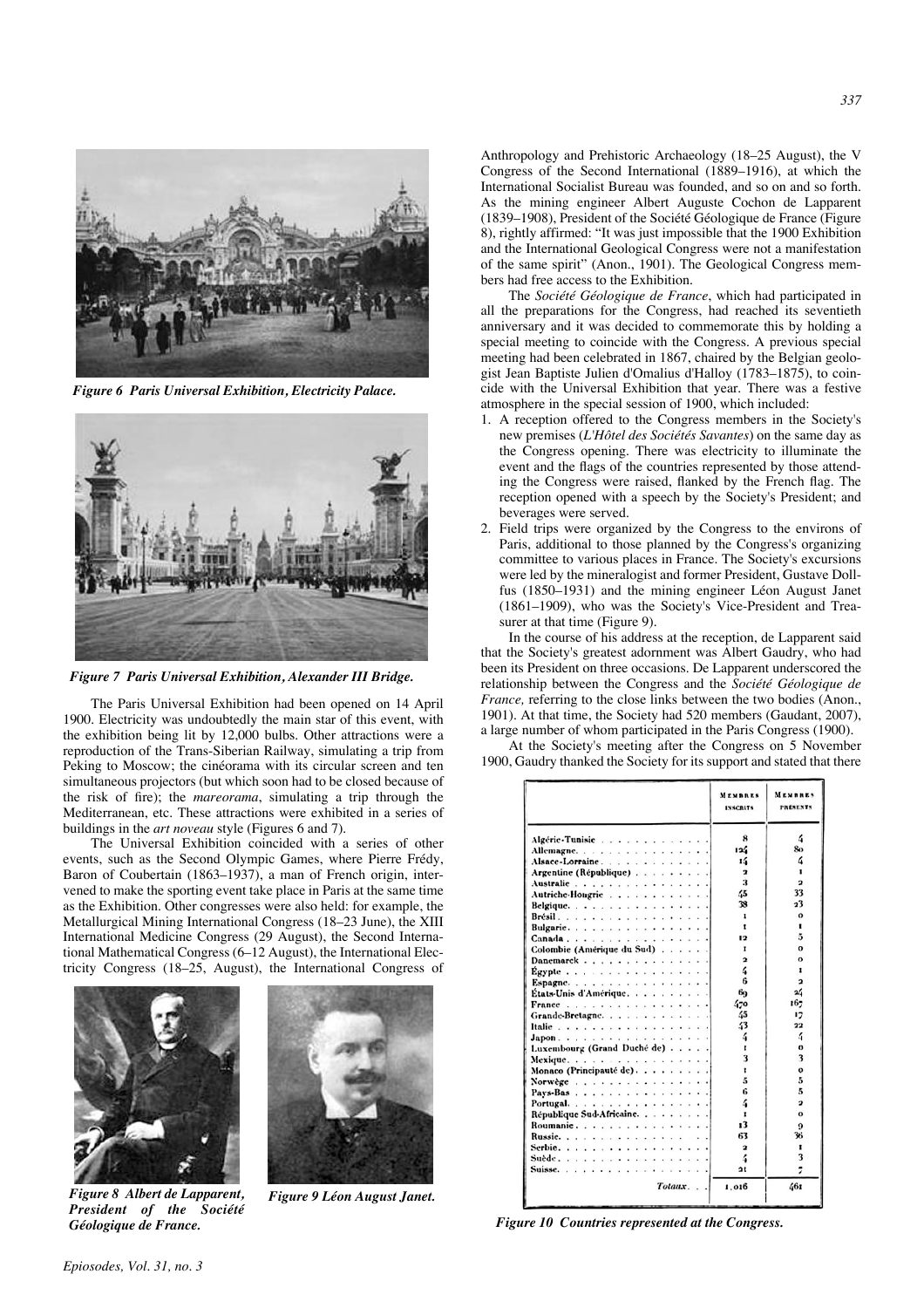

*Figure 11 Distribution of Congress enrolments and participants according to nationalities.*

had been 1,025 people registered at the conference, a significant number (*Bulletin de la Société Géologique de France*, 1901, v. 28, p. 805), which more than tripled the 310 participants of the previous Paris Congress in 1878 (Vai, 2004). Among the 1,025 people registered were the wives of some members as well as representatives of companies and scientific societies, such as the *Société Géologique du Nord* and the *Société Géologique de France*. As Gaudry pointed out in his opening address: "I have never before seen so many scientists gathered together, to whom geology, palaeontology and mineralogy owe their immense progress made in this century" (Gaudry, 1901). There were scientists from twenty-seven countries, comprisding Argentina, Australia, the Austro-Hungarian Empire, Belgium, Brazil, Bulgaria, Canada, Colombia, Denmark, Germany, Italy, Japan, Mexico, Monaco, The Netherlands, Norway, Portugal, Romania, Russia, Serbia, South Africa, Spain, Sweden, Switzerland, the United States and the United Kingdom as well as a large number of French geologists. There were also participants coming from what are now independent countries, such as Bosnia and Estonia (see Figures 10 and 11).

It is worth noting from the table and graph above that 47% of the participants came from France, the organizing country, followed by Germany with 12%. However, only 461 members participated



*Figure 12 Map showing the Congress field excursions.* **Figure 12 Map Soft Arrow Figure 13 Jules Gosselet.** *Figure 13 Jules Gosselet.* 

actively (about 45%), a large proportion of whom were French (167, about 36%).

### **The field excursions**

The organizing Committee arranged two types of field trips: 'general', which were open to all people who had attended the conference; and 'special', restricted to geologists interested in the specific subject of the trip, with a maximum of twenty people. The former ('general') followed the following routes: the Paris Basin and the principal fossil deposits of the area; a ten-day trip to Boulogne (Boulonnais) and Normandy; and another ten-day trip to the French Central Massif. The latter ('special') trips occupied between four and twelve days and followed these routes: Ardennes, Picardy, Brittany, Mayenne, Touraine (2), Morvan, Commentry coal basins, Decazeville and the Puys mountain range, Charentes, Bordeaux basin, Lower Alps, Dauphiné Alps and Mont Blanc, Pelvoux massif (Higher Alps), Monte Ventoux and Lure Mountain, Lower Provence, Black Mountain and the Pyrenees (2) (see Figure 12). These excursions were sometimes divided into different stages with various specialists as guides (Anon., 1900).

By the end of the Congress, forty excursions had been undertaken throughout the territory of France, in which forty-three of the country's best geologists had participated. Among these were Wilfrid Kilian (1832–1925), Professor of Geology at Grenoble University who succeeded the founder of alpine geology Charles Lory (1823–1889), the structural geologist from the *École des Mines*, Marcel Bertrand (1847–1907), and Victor Paquier (1870–1911), a palaeontologist, and disciple and collaborator of Kilian at Grenoble.

### **Pre-Congress excursions**

Eight such excursions were undertaken, centred on:

1. Stratigraphy and palaeontology of the Cambrian and Devonian periods of the Ardennes as well as on a series of studies carried out on the local metamorphism of this region (6–14 August). The party was led by Jules Gosselet (1832–1916), a professor in the

Faculty of Sciences in Lille, a teacher of Charles Barrois, and founder of the *Société Géologique du Nord* (1870) (Figure 13).

- 2. Stratigraphy and palaeontology of the Cretaceous of Gironde Touraine (3–14 August), led by Emmanuel Fallot (1857–1929), a professor at Bordeaux University.
- 3. Crystalline rocks and contact metamorphism in the Pyrenees (4–14 August), led by Alfred Francoise Antoine (1863–1948), petrologist and professor at Paris Museum of Natural History.

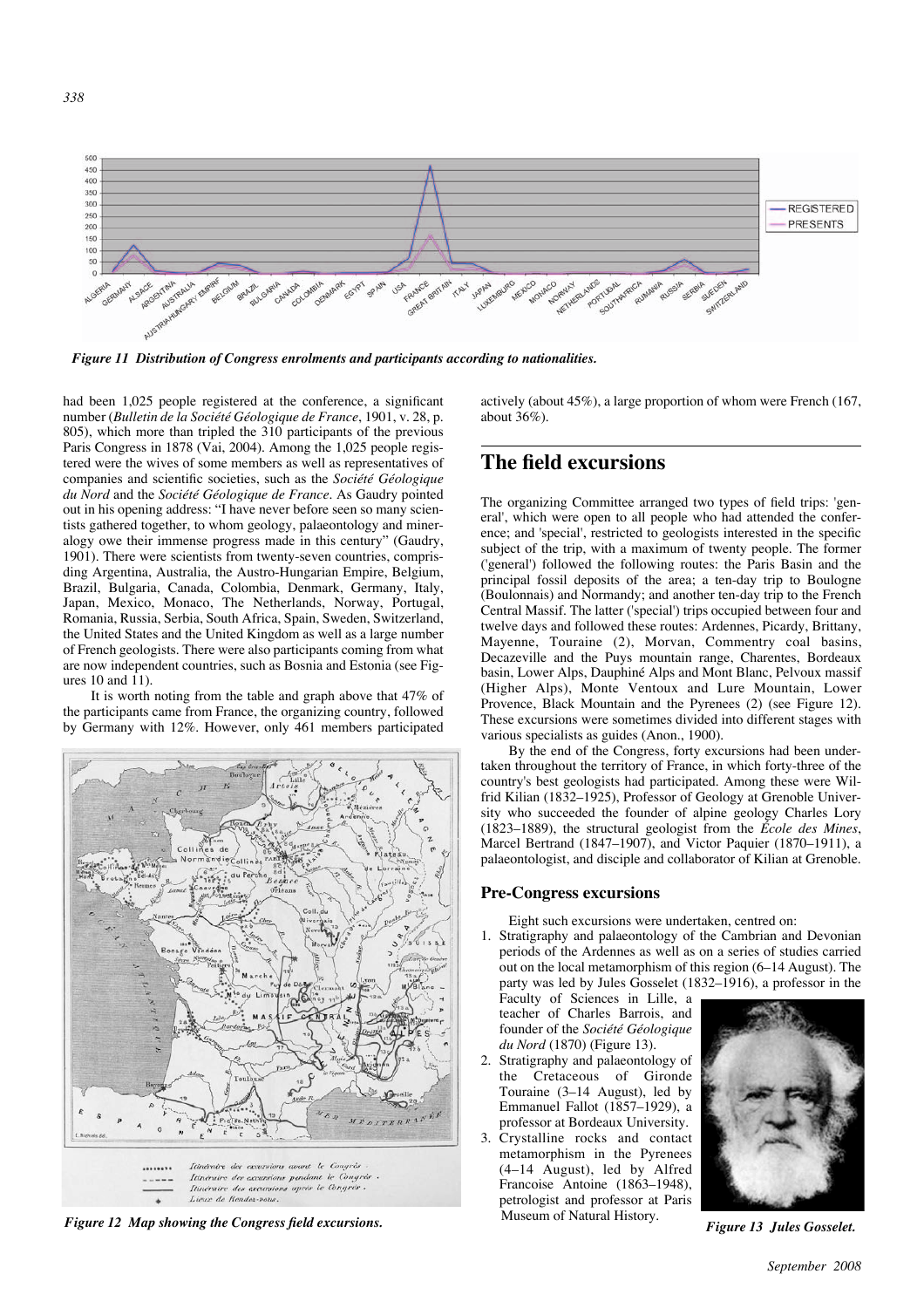- 4. The Jurassic and Cretaceous Periods of Aquitania (5–14 August) with their rich fossil deposits, led by Philippe Glangeaud (1866–1930), a lecturer in geology at Clermont Ferrand.
- 5. Stratigraphy and palaeontology of the Turonian of the Touraine region and the Cenomanian of the Le Mans region (5–14 August), led by Marie Félix Albert Durand Grossoure (1849–1932), a mining director from Bourges.
- 6. An excursion centred on Mayenne (9–14 August), and particularly on the study of the geological cross section in the Ante-Hercynian terrains of the Laval Basin as well as the granites and

other igneous rocks of Coëvrons. It also involved the study of the relationship between the Mesozoic and the Cenozoic with the underlying Palaeozoic. The party was led by Daniel Victor Oehlert (1849–1920), a palaeontologist and collaborator in the compilation of the 'Geological Map Commission of France'.



7. The Palaeozoic of Brittany (4–14 August), and particularly its contact metamorphism as well as the volcanic massifs of Trégorrois and Menez-Hom. This group was led by Barrois.<br>8. Mineral and metalliferous and metalliferous

*Figure 14 Louis de Launay.*

deposits of the Central Plateau (6–10 August). This excursion was led by Louis de Launay (1860–1938), Professor at the *École des Mines* (Figure 14).

### **Post-Congress excursions**

### *General field excursions*

Two general field excursions were undertaken:

- 1. Boulonnais and Normandy, led by a number of geologists, e.g. Gosselet, Munier-Chalmas, Pellat, Rigaux, Bigot and Cayeux (31 August–8 September). It included a visit to the cliffs of the English Channel as well as the rocks of the Jurassic and Cretaceous Periods of the Boulogne and Caen areas.
- 2. A study of the physical geography of the volcanic areas of the Central Massif, focusing on the chronology of the erosive processes, carried out by Michel-Lévy with the cooperation of the palaeontologist and archaeologist Marceline Boule (1861–1942), an assistant at the Paris Natural History Museum. This trip (30 August –8 September) was continued to Causses de Lozère, the Tarn Gorges (*Gorges du Tarn*), and L'Aigoual Massif, led by the forestry inspector, Alphonse Fabre.

#### *Excursions to the coalfields of Central France*

1. *Houllières* of Commentry and Decazeville (29 August–4 September), led by the mining engineer and director of the Com-





*Figure 15 François Cyrille Figure 16 Émile Haug.*

mentry-Fourchambault Society, Jules Henry Fayol  $(1841 - 1925)$ 

2. The Loire coal basin (6–7 September), led by the local mining engineer and a pioneer of palaeobotany, François Cyrille Grand d'Eury (1839–1917) (Figure 15).

### *Special excursions*

As well as the general excursions, other special scientific excursions were arranged as follows:

- 1. The Rhodano Tertiary basin and the Mesozoic and Cenozoic terrains of the Lower Alps. There were two excursions to these areas: (a) Rhodano basin (30 August–6 September), led by Charles Déperet (1854–1942), doctor and concurrent lecturer in geology in Marseilles and Lyon; (b) Digne–Siteron (7–11 September), led by Émile Haug (1861–1927), naturalist and authority on the tectonic structure of the Alps and professor at the Faculty of Sciences at Sorbonne University (Figure 16).
- 2. The Alps of the Dauphiné and Mont Blanc: Sub-Alpine ranges, the Belledonne ranges, La Grave, Gran Galibier, Mont Joly and Mont Blanc (31 August–9 September), led by Wilfrid Kilian.
- 3. Le Mure, Devoluy and Diois (3–12 September): the Palaeozoic of the La Mure massif and the Triassic of the Beauchaine sub-Alpine ranges, Dévoluy and the northeast of the Baronies region (Mesozoic and Cenozoic Periods), led by Pierre Lory (1866–1956), son of Charles Lory and Deputy Director of the geology laboratory at Grenoble University. This excursion was continued to Diois by Victor Pacquier; and to Cobonne (Livron) by the naturalist Gustave Sayn (1862–1933).
- 4. Mount Ventoux and Lure Mountain (12–20 September): the Urgonian of Mount Ventoux and the Barremian of Lure Mountain; fluvial terraces of Siteron and Apt, led by Killian and Léenhardt. This trip started with a reception held in the Grenoble Faculty of Science.
- 5. The Pelvoux massif and Briançonnais (30 August September): metamorphic and igneous rocks, with a study of Triassic and Liassic strata as well as the tectonic problems in the Pelvoux massif of the Hautes-Alpes, led by Pierre Termier (1859–1930), mining engineer, tectonicist, and lecturer at the *École des Mines.*
- 6. The Mont-Dore Massif, the Puys mountain range and Limagne (30 August–6 September): volcanoes and craters of the Clermont Ferrand area, the granites of d'Aydat, with the 'interlockings' of metamorphic rocks and the eruptive sequences of Mont Dore and other volcanic studies in the Puys region of Limagne. This work was led by Michel-Lévy.
- 7. The Morvan massif lying to the west of the Côte d'Or escarpment in Burgundy (29 August–8 September): Mesozoic of the Yonne Valley and the Alvalonnais region, Semur Liassic strata, the Morvan faults and volcanic formations, the Permian of d'Autun and the Chaume volcanic massif, led by the palaeontologist and retired Quartermaster General, Alphonse Peron (1834–1908), renowned for his knowledge of the stratigraphy and palaeontology of the Aumale region. This trip was continued through Avallonais, led by Charles Velain (1845–1925), pharmacist and lecturer in physical geography at Paris University.
- 8. Picardy (3–8 September): Picardy's Cretaceous phosphates and Quaternary sedimentary deposits in northern France, led by Gosselet, Cayeux and Ladrière.
- 9. The caves of the Causses region (29 August–4 September): the Palaeozoic scarps of Cévennes and the Causses plateau with its deep gorges, led by the pre-historian Eduard Alfred Martel (1859–1938).
- 10.The Black Mountain massif (29 August–6 September): Palaeozoic palaeontology and metamorphism of the Black Mountain; study of the various tectonic phenomena such as nappes, diverse fold-types, etc., led by the engineer Pierre Joseph Jules Bergeron (1853–1919), a lecturer in the Paris Faculty of Sciences.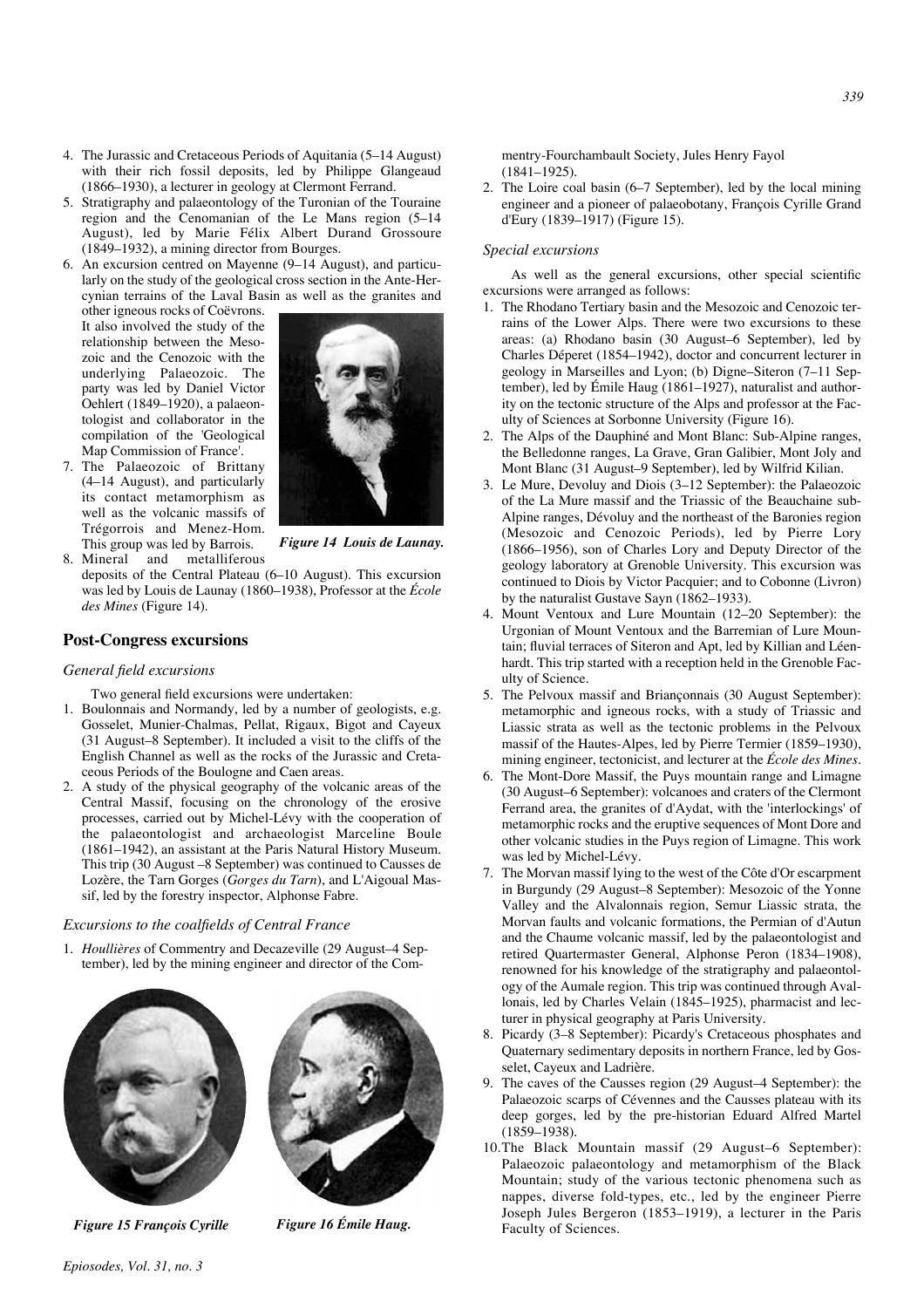

*Figure 17 Palaeontology and Comparative Anatomy galleries, National Museum of Natural History, Paris.* 

- 11.Strato-sedimentary formations of the Pyrenees (30 August–8 September): Pyreneean stratigraphy, led by Léon Carez, author of *Géologie des Pyrénées françaises* (Paris 1903–1909).
- 12.Lower Provence (24 August–2 September): Toulon, Marseilles, Aix, and particularly the Bedoule and de Martigues deposits as well as the Cretaceous lacustrine rocks of the Flaveau Basin, led by the naturalist Gaston-Casimir Casseur (1855–1915), Marcel Bertrand, and Philippe Zurcher.

### **Excursions during the Congress**

*Excursions in the Paris Basin (Tertiary deposits).* 

- 1. 19 August: 1. Gisors, Mont-Javoult, Parnes (led by Munier Chalmas, Godin and Pezant); 2. Arcueil-Cachan, Bagneus and Bicêtre (led by Gustave Dollfus).
- 2. 20 August: 1. Beauvais and Pays de Bray (led by Chalmas).
- 3. 22 August: 1. Parc de Grignon (led by Stanislas Meunier); 2. D'Argenteuil (led by Léon Janet).
- 4. 24 August: 1. Montigny-sur-Loing (led by Léon Janet); 2. Cuisela-Motte (led by Munier Chalmas); 3. Étréchy, Jeur, Morigny and Étampes (led by Dollfus).
- 5. 26 August: 1. Auvers-sur-Oïse (led by Dollfus); 2. Mont Beron (led by Munier Chalmas); 3. Romainville (led by Léon Janet).

#### *Visits to Paris museums*

It is worth mentioning the visits made to the palaeontology and anatomy galleries of the Paris National Museum of Natural History on 18 August (Figure 17). The museum, founded by Albert Gaudry and George Pouchet, displayed a magnificent collection of fossils arranged from the oldest to the latest according to evolutionary principles. Gaudry, a convinced evolutionist and author of *Les enchainements du monde animal dans les temps géologiques* (1878–1890), presented his arrangement of fossils as a development of his evolu-



*Figure 18 François Antoine Alfred Lacroix.*

tionary doctrine. This museum, designed by the architect Ferdinand Dutert, was opened in 1898 to be ready for the 1900 Universal Exhibition.

On 22 August, there were visits to the Mining Engineering School and the Catholic Institute and on 24 August to the geological sections of the Universal Exhibition. These visits were led by Launay, Raimond, and Thévenin. Finally, on 26 August, there were visits to the mineralogical sections, led by Alfred Lacroix (1863–1848) (Figure 18), and to the palaeontology sections, led by de Lapparent.



*Figure 19 International Geological Congress: Comptes Rendus.*

### **The Congress**

### **General data**

Although only a thousand people actually attended the Congress (and the *Proceedings* mention even less than that), it produced seventy-five published works by sixty-one authors, including papers and reports. The contents of the trips were published separately (Figure 19). As can be seen, around 30% of the papers corresponded to the host country, France, followed by those of Britain and North America with 6% each. France, Great Britain and the United States accounted for over 50% of the total of papers published (Figure 20). The rest of the countries had limited participation as far as papers presented were concerned.

The main subjects covered by the conference papers were: methodology and geological classification (13); geology of newly explored regions (12); experimental geology (5); palaeontological stratigraphy (8); orography (15); petrography (9); coal geology (5); volcanoes (2); glaciers (3); caves (2); applied geology (6); and hydrogeology (4). The most outstanding contributions were those in orography (18%), methodology and geological classification (15%) and exploration geology (15%).

To take advantage of the Congress, some other related meetings were also held:

- 1. The European International Geological Map Commission, chaired by the German mining geologist Franz Beyschlag (1858–1914).
- 2. The Stratigraphical Classification Commission, chaired by the veteran Swiss geologist Eugène Renevier (1831–1906), lecturer at the University of Lausanne and President of the Zurich International Geology Congress (1894).
- 3. The Glaciers Commission, chaired by the Austrian geographer, historian and mountaineer Eduard Richter (1847–1905), from the university of Graz.
- 4. The Petrography Commission, with a final report presented by Lacroix.
- 5. A special commission for the publication of an international journal of petrography, chaired by the Austrian Friedrich Becke (1855–1931).
- 6. A special commission for the study of the project of the *Institut Flottant International* (International Oceanographic Institute), which had been proposed at St Petersburg and was accompanied by a report of the Russian Alexander Petrovich Karpinsky (1846–1936). In addition, they decided to organise subsequent meetings and to invite geographers and zoologists to participate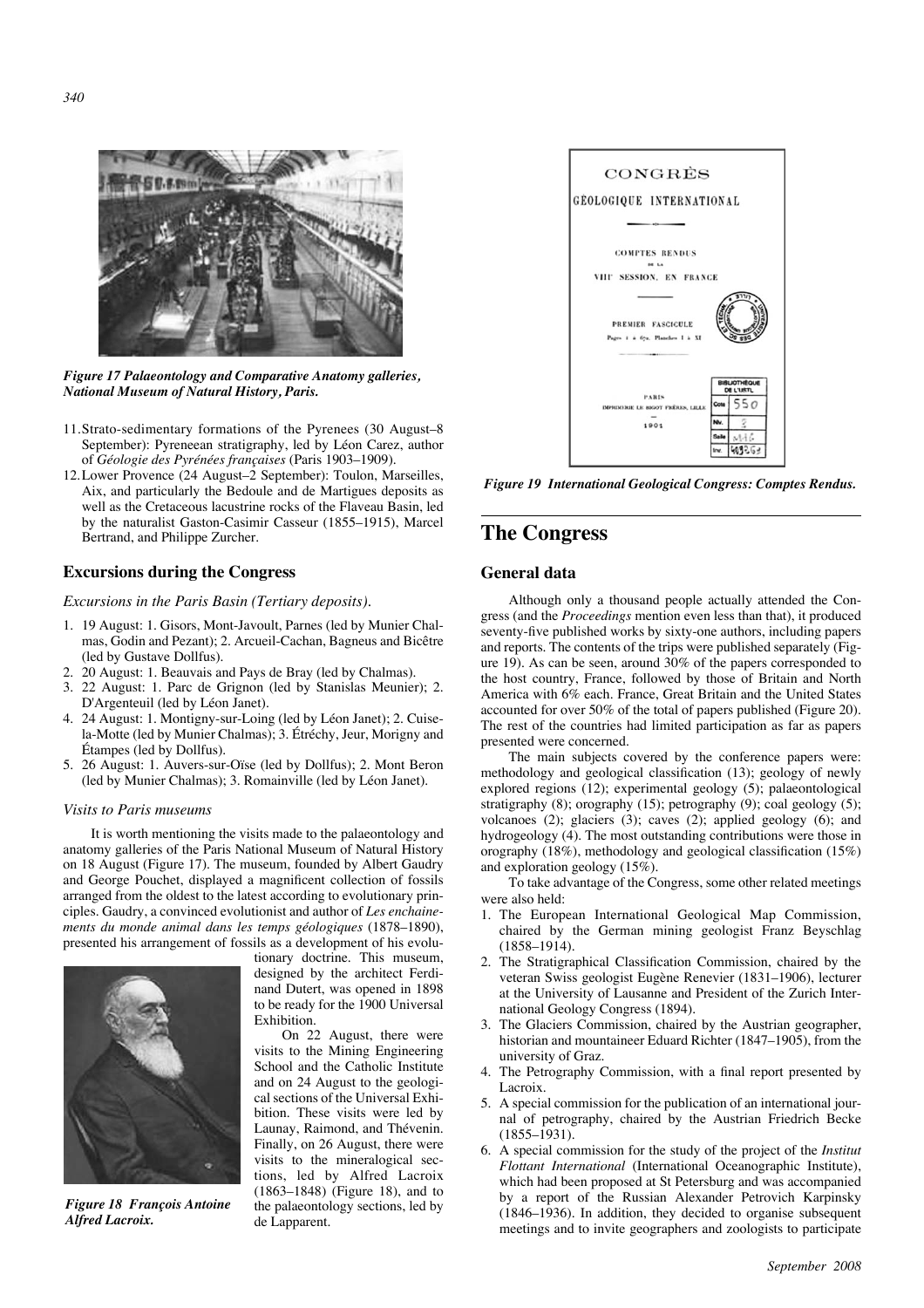

*Figure 20 Distribution of Congress speakers according to countries.*

in the research. However, the field of marine geology didn't really appear until Louis Dangeard (1898–1987) published his thesis at Sorbonne University (*Observations de géologie marine et d'océanographie relatives à La Manche,* 1929).

All contributions were published in French, the scientific language of the time.

### **Geological progress around 1900 and the Paris International Geological Congress**

The main scientific advances in geology can be summarised as follows:

### **Palaeontology**

Rules for the palaeontological nomenclature had been agreed upon at the Bologna International Geology Congress. Also, the number of species was reduced and a broader definition was established: "The species can present a certain number of alterations . . . that will be shown by a third term preceded by, depending on the cases, the word Variety, Mutation or Form" (Gaudry, 1901, p. 129). Despite the advances in this field of palaeontology, there were other problems to be solved and it was at the Paris International Geological Congress when Kilian (following Oehlert) asked the Congress to publish a catalogue of synonyms for fossils and a synopsis devoted to distinguishing animal family group names, genus group names and species group names including fossil plants. He also requested the publication of images by means of pictures or engravings and holotypes that were in rare palaeontological works (Kilian, 1901). This was the starting point for a great international palaeontological work entitled *Paleontologia universalis*, the first fruits of which were distributed to the participants of Vienna International Geological Congress (1904).

As far as evolution was concerned, there was no debate, though Gaudry was one of the major figures present. From 1900 onwards and through different paths, the Dutch botanist Hugo de Vries (1848–1935), the North American geneticist Thomas Hunt Morgan (1866–1945) and others such as Tschermak, Bateson, Cuenot, Correns, etc. rediscovered Mendel's Laws. If, for Darwin, evolution involved a slow and gradual changes of hereditary characters, for Mendel, such hereditary characters had law-like combinations and were discontinuous in nature. So Darwinism *per se* was starting to fall into decline, being supplemented by genetics, though this did not influence the Congress.

As Armand Thévenin pointed out (1910), Gaudry held that all was harmony in the Universe, right from the age of the trilobites to the evolution of mankind. In the opening speech of the Congress, he affirmed that in order to recognise the plan which links us with Creation, there is a need to join the investigative efforts of everyone:

"Gentlemen, I believe that, because of you, this plan will eventually be realised". Gaudry's work projected itself in the coming years onto such authors as Frédéric Roman (1871–1943), author de *Les transformations du monde animal* (1907).

### **Tectonics**

In 1873, the American geologist and mineralogist James Dwight Dana (1813–1895) established the geosyncline theory. In 1877, the Austrian naturalist Eduard Suess (1831–1914) published a work about the origin of the Alps called *Die Entstehung der Alpen*. Then, in 1897, Maurice Lugeon (1870–1953) established the various orogenic periods of the great foldings. It was the right time for largescale global tectonic texts.

There were, in fact, hardly any global tectonic works presented in the International Geology Congress. However, the conference contributed to the personal contact and information exchange among the tectonicists who were present, i.e. Bertrand, Termier, Haug, Huddleston, Hull, etc. Still, the most valued experiences for them were probably the excursions to the Pelvoux massif guided by Termier or those of Bertrand to the Pyrenees. There, in the Pyrenees, they were able to see nappes previously identified by Bertrand (1884) (cf. Dunbar, 1971). The term 'nappe' was proposed by Lugeon in 1902. In 1899, Jules Gosselet had acknowledged the existence of thrust folds (*nappes de charriages*) in the southern flank of the Black Mountain, where the excursionists had been.

### **Physical geography (geomorphology)**

It was also the right time for the appearance of geomorphology. In 1885, the North-American geographer William Morris Davis (1850–1934), a lecturer at Harvard University, had proposed the concept of the 'cycle of erosion' (cf. Davis, 1885). He was the first to formulate a general theory about the origin of several landscapes features and he attended the Congress. It is worthwhile mentioning here the publication of Lapparent's work *Leçons de géographie physique* (1896), a book oriented to the '*géomorphogénie*' of the various terrestrial kind of relief and also the foundation of the Chair of Physical Geography held by Charles Velain (1845–1925) in 1897. During the opening speech of the Paris Congress, Gaudry pointed out that the study of erosion (denudation) of the continental masses is a branch of geology. After giving some examples such as the Weald in England and the Grand Canyon and the Bad Lands of Nebraska in the United States, he concluded by saying: "There are great rock masses that have been denuded through the action of water". Archibald Geikie (1835–1924), formerly Professor of Geology at Edinburgh University and retiring as Director General of the Geological Survey of Great Britain in 1900, added in the conference: "[a]ccurate, systematic and continuous measurements are necessary in order to understand and appreciate the rapidity of denudations" (Geikie, 1901). The Congress organisers, aware of such scientific advances,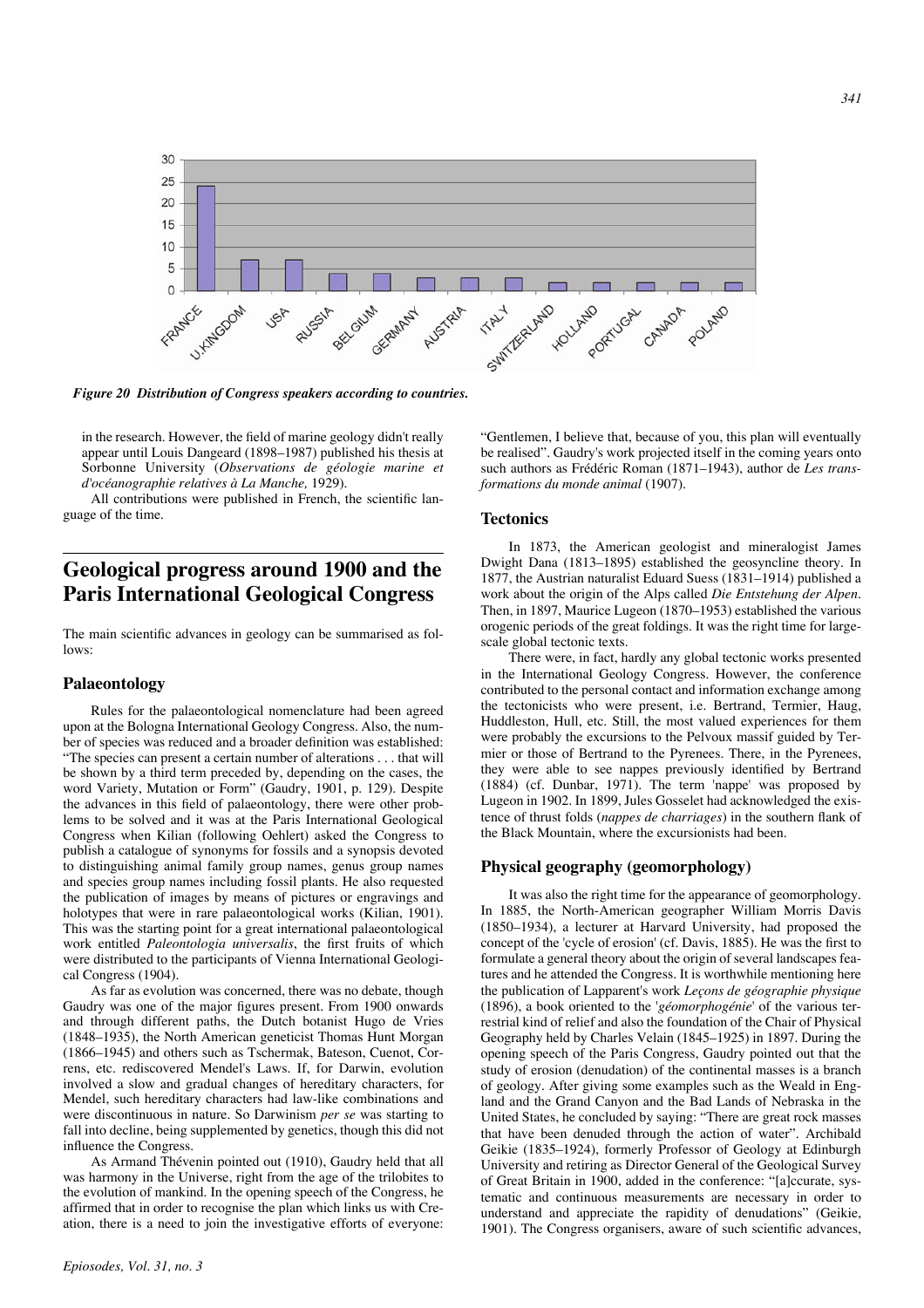organised an excursion to see the physical geography of the Central Massif.

### **Experimental petrology**

Experimental petrology also reappeared at this time. In 1790, the Scottish geologist Sir James Hall (1761–1832) had observed how a slowly cooled glass mass crystallized. Also, a devitrified glass mass fragment that had been re-melted started to generate glass again after rapid cooling. Hall had accompanied Déodat Gratet de Dolomieu (1750–1801) on his expedition to Vesuvius and there he confirmed the glassy nature of lava. On the basis of these two observations, he decided to melt and devitrify rocks in 1797. Between 1878 and 1882, Ferdinand Fouqué (1828–1904) and Michel Lévy made experiments similar to those of Hall, studying the temperature of formation and the order of crystallization of rock minerals (Fouqué and Lévy, 1882). At that time, Vogt (1844–1888) was studying petrogenetic relationships in silicates and in 1884, Frederick Guthrie (1833-1866) used the concept of eutectic crystallization (a concept that would be replaced by Bowen with that of fractional crystallization). At the Paris Congress, there was a thematic section devoted to experimental geology, where a memoir by John Joly (1857–1933), lecturer at Dublin's Trinity College, is worth mentioning as it was one of the relevant works on the order of formation of silicates in igneous rocks: *Mémoire sur l'ordre de formation des silicates dans des roches ignées*.

#### **General petrology**

After Ferdinand Zirkel (1836–1912) published his *Lehrbuch der Petrographie* (1866) and Karl Harry Ferdinand Rosenbusch (1836–1914) published *Mikroskopische Physiographie der petrographisch wichtigen Mineralien* (1873), microscopic rock studies became more important, particularly in the field of igneous petrography. In France, Auguste Michel-Lévy published his *Structure et classification des roches eruptives* (1889), followed in Germany by Ulrich Grubenmann's (1850–1924) work in 1894 on metamorphic rocks *Die cristallien Schiefer*, and in 1897 (in France) by Lucien Cayeux's (1864–1944) work on sedimentary rocks *Contribution à l'étude micrographique des terrains sédimentaires: l'étude de quelques dépôts silicieux secondaires et tertiaires du basin de Paris et de la Bélgique*. In a few years, many advances had been made in microscopic mineral identification (e.g. Michel-Lévy's study of feldspars), textural studies and rock classification, and the genesis and age of rocks. In this context, Joseph Paxson Iddings (1857–1920) founded the first Chair of petrology in Chicago (USA) in 1892 (cf. Loewinson-Lessing, 1954).

A few months before the Congress, there had been a meeting of experts to prepare the event (25–26 October 1899), chaired by Michel-Lévy and some of the participants from such countries as Russia (Karpinsky, Loewinson-Lessing), Serbia (Zujovic), Norway (Brøgger) and Germany (Doelter), to name a few. One of the main concerns was to unify the vocabulary of petrology since ill-defined terms were being used, for example traps, porphyry, etc. Fedoroff, with the support of Geikie, Teall and Iddings, asked for the unification and standardisation of petrologic nomenclature, an issue that had previously been considered by a committee at the 7th International Geology Conference, at which an international commission for nomenclature was established. Before the commission's first meeting, Loewinsson-Lessing presented a questionnaire to the Russians with two main questions, as follows: (1) What guidelines should be established to rationalise petrographic nomenclature? (2) What are the shortcomings of the present-day nomenclatures? It was difficult to reach agreement, though members of the commission (Lagorio, Loewinsson-Lessing, Sederholm, and Ramsay) realised the need to simplify the terminology. As a basis for discussion, Loewinsson-Lessing's petrography nomenclature was printed for the meeting. He was a lecturer at Tartu University (Dorpat in German) in Estonia, who had devised a chemical classification of igneous rocks in his work *Studien über die Eruptivgesteine* (1897). For him,

"chemical composition was the foundation for the classification of rock typology" (cf. Loewinsson-Lessing, 1901). According to Brøgger, chemical composition was closely connected with mineralogical composition. This and other meetings contributed to the creation of the 'CIPW norm' in 1902 in the United States, which influenced the work done in petrography for many years (Young, 2003).

However, the chemical classification of rocks was not very practical. Chemical analysis was at that time a lengthy and painstaking operation, which needed good equipment. According to Rinne (1912), data provided by chemical analysis were insufficient for rock identification. By getting to know a rock's mineralogy, its chemical composition could be inferred whereas a rock's mineralogy could not be deduced from its chemical composition. The French Petrography Commission had adopted the scheme for the classification of igneous rocks devised by Fouqué and Michel-Lévy in 1879. This classification was based on mineral composition and texture, both of which could be verified easily and quickly.

#### **Mineral Deposits**

Louis de Launay led a field trip to the Central Plateau of France in order to study its mineral deposits. He sought to study mineral deposits in their geological context (leur milieu original) and proposed the term 'metallogeny' in 1905 (Lagny, 2007).

Earlier in 1900, Eugène Fournier (1871–1941) had used the expression 'karst replacements' (replacements in karstic conditions). The same expression was adopted by Thévenin three years later, in his study of the Quercy phosphorites (Cayla, 2007).

At the time of the Congress the scientific community was starting to systematize the study of the genesis of the various types of mineral deposits.

### **Conclusions**

- 1. The International Geology Congress held in Paris was a great success as far as attendance and participation were concerned. In fact, it was the most important congress held up to that time.
- 2. The organization of and participation in the Congress was multidisciplinary, including naturalists, geologists, mining engineers and other professionals working in the geosciences.
- 3. Although the Congress did not produce any profound scientific advances, the outcomes and decisions made contributed to the progress of palaeontology, petrography, and other branches of geology. It also gave an impetus to the fields of geomorphology, tectonics, and metallogeny.
- 4. There are few published studies of this Congress, but the relevant primary sources are readily available. Both the proceedings and contributions of the participants attest to the significance of this Congress for the development of geology.

### **References**

- Anonymous, 1899, Première circular du Congrès Géologique International de Paris, VIII Session: Bulletin de la Société Géologique de France, v. 26, pp.  $10-17$
- Anonymous, 1900, Excursion Guide VIII, Congrès Géologique International: Le Bigot frères. París & Lille. Cf. Comptes rendus VIII Congrès Géologique International: Le Bigot frères, Paris & Lille, v. 2, pp. 938–1002.
- Anonymous, 1901, Allocution du Président: Bulletin de la Société Géologique de France, v. 28, pp. 799–801.
- Cayla, N., 2007, La karstologie: Géochronique, no. 101, pp. 46–47.
- Davis, W. M., 1885, Geographic classification, illustrated by study of plains, plateau and their derivates: Proceedings of the American Association Advancement of Science for 1884, v. 33, pp. 428–432.
- Dunbar, C., 1971, La Tierra: Destino, Barcelona.
- Ellenberger, F., 1978, The first International Geological Congress, Paris, 1900: Episodes, v. 2, pp. 20–24.
- Fouqué, F. & Michel-Lévy, A., 1882, Synthèse des minéraux et des roches: Masson, Paris.